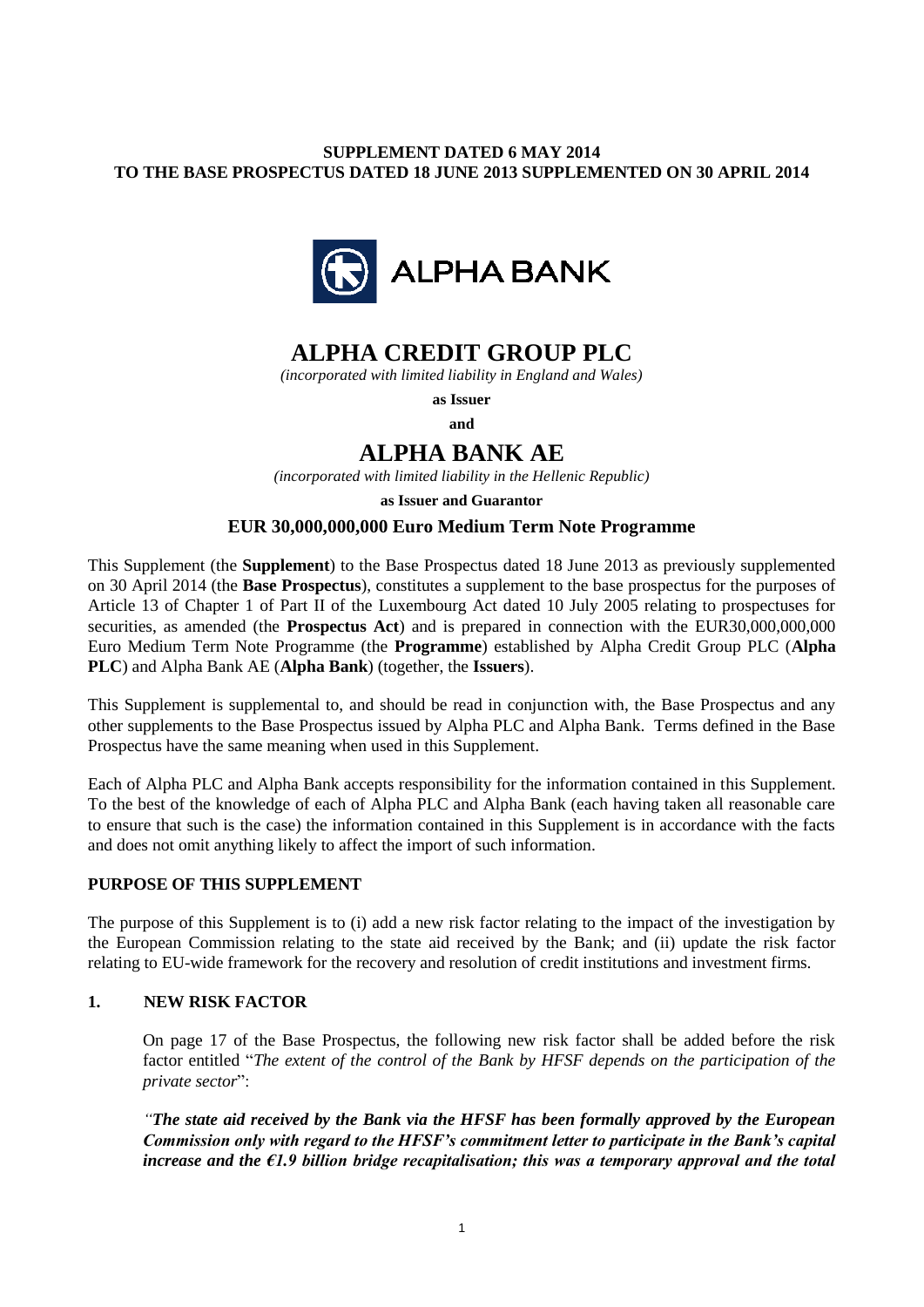### *amount of aid via the HFSF is subject to further investigation by the European Commission in view of issuing a final restructuring aid decision in accordance with the Commission Banking Communications.*

Following the Bank's participation in the PSI, which was booked retroactively in the Group's accounts for the fourth quarter of 2011, the Group's capital was significantly diminished: the Group's Core Tier I ratio decreased to 3 per cent. and the capital adequacy ratio to 5.4 per cent.. On 20 April, 2012, the HFSF provided the Bank with a commitment letter to participate in its share capital increase. On 28 May, 2012, the commitment letter was replaced by the Presubscription Agreement executed between the HFSF and the Bank, pursuant to which the HFSF advanced to the Bank  $\epsilon$ 1.9 billion against the total amount of recapitalisation required by the Bank.

As a result, in the balance sheet as at 31 March, 2012, the Bank registered a capital adequacy ratio of 9.5 per cent. and an Core Tier I ratio of 7.1 per cent., including the recapitalisation amount of  $\epsilon$ 1.9 billion contributed by the HFSF. The amount of the bridge recapitalisation represented around 4.2 per cent. of the Group's Risk Weighted Assets ("**RWA**") as at 31 March, 2012. Including the 200,000,000 each of a nominal value of  $64.7$  Preference Shares injected in May 2009 (state aid previously granted), the total amount of state aid received by the Bank, in forms other than guarantees and liquidity assistance, stood at 9.6 per cent. of the Group's RWA as at 31 December, 2013. Following the 2014 share capital increase, the 200,000,000 Preference Shares were redeemed by Alpha Bank on the  $17<sup>th</sup>$  of April, 2014.

On 27 July, 2012, the European Commission provisionally approved the aid in the form of the commitment letter and the bridge recapitalisation. In the same decision, the European Commission expressed its views and respective doubts on the fulfilment of certain criteria that apply to such aid assessments relating to: (a) the appropriateness, (b) the necessity and (c) the proportionality of the measures. As a result, the European Commission initiated a formal investigation with regard to these measures in order to conduct a more detailed assessment and to allow third parties to submit comments. The investigation of the European Commission will take into account the restructuring plan of the Bank which was originally submitted in October 2012 (the Directorate General for Competition has asked for the submission of a new restructuring plan with updated estimates so as to incorporate the acquired assets of Emporiki, which has yet not been submitted) and will cover the whole recapitalization, namely any further relevant state aid which the HFSF will provide.

In addition, on 27 July, 2012, the European Commission provisionally approved and initiated a formal investigation under EU state aid rules, regarding the bridge recapitalisation provided by the HFSF in favour of the other three Greek systemic banks, Eurobank Ergasias, Piraeus Bank and National Bank of Greece, for reasons of financial stability. On the 29<sup>th</sup> of April, 2014 the European Commission announced that it has found the restructuring plan of Eurobank Ergasias to be in line with EU state aid rules.

Notwithstanding the on-going investigation of the European Commission, in June 2013, HFSF subscribed for 9,138,636,364 newly issued Ordinary Shares of the Bank by its contribution of in kind EFSF Notes. Following the first exercise of the Warrants on 17 December, 2013, HFSF's equity interest decreased to 8,925,267,781 Ordinary Shares, representing 81.71 per cent. of our aggregate common share capital. Following the share capital increase of Alpha Bank, completed in April of 2014, the HFSF equity interest in the Bank has been reduced to 69.90 per cent..

Once its investigation is concluded, the European Commission may conclude that the aid provided by the HFSF to the Bank (i) was in compliance with the applicable state aid rules (and consequently to permit it)—such decision could be conditional on other terms and conditions (additional to the restructuring plan of the Bank) which may be proposed by the Hellenic Republic; or (ii) was not in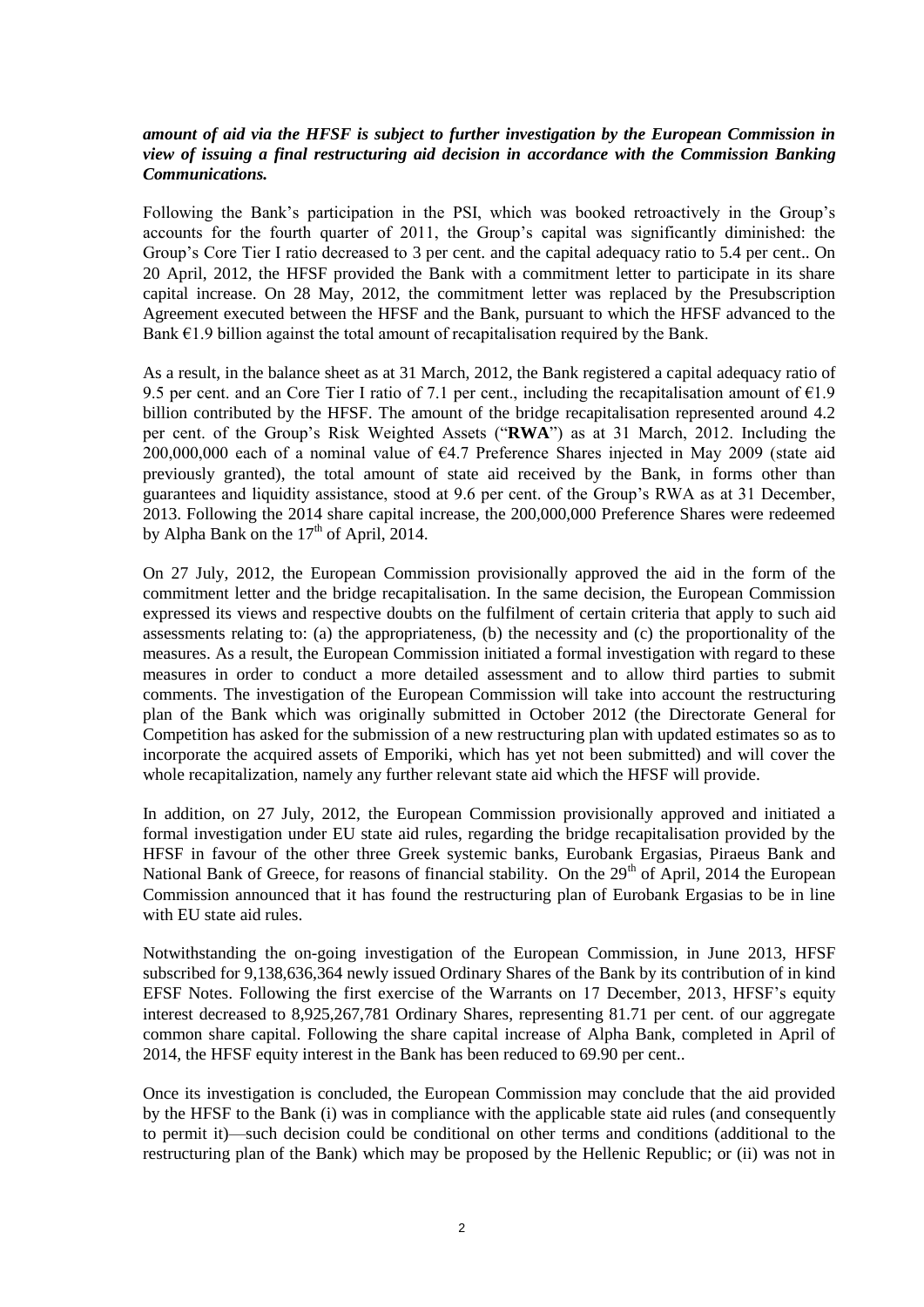compliance with the applicable state aid rules and therefore could request the return of the bridge recapitalisation to the HFSF.

A negative decision or a positive decision with excessive additional conditions on our capital restructuring may have a material adverse effect on the Group's capital ratios and restrict its access to the Eurosystem funding system.

The Bank believes that appropriate burden sharing measures are being implemented already and no fundamental changes in the operating model of the Bank will be required as part of such restructuring plan.

Any inability of the Bank in the future to meet the terms specified in the revised restructuring plan may result in the European Commission initiating a procedure for misuse of the aid which may lead the HFSF to recover the suspended voting rights of its Ordinary Shares."

#### **2. UPDATED RISK FACTOR**

On page 21 of the Base Prospectus, the risk factor entitled "*The European Commission has published proposals for a crisis management directive which is intended to enable a range of actions to be taken in relation to credit institutions and investment firms considered to be at risk of failing. The full scope of the directive and its impact on the Issuers is currently unclear but the implementation of the directive or the taking of any action under it could materially affect the value of any Notes*" shall be updated by: firstly, adding the following sentence at the end of the first paragraph under such heading:

"The text of the draft CMD was approved by the European Parliament on 15 April 2014 and is expected to be approved by the European Council in May 2014."; and

secondly, by amending the date appearing at the end of the third paragraph from "1 January 2018" to "1 January 2016" so that such paragraph shall read:

"The draft CMD currently contemplates that it will be applied by Member States from 1 January 2015 except for the bail-in tool (in relation to instruments other than Additional Tier 1 and Tier 2 instruments) which is to be applied from 1 January 2016."

#### **3. GENERAL INFORMATION**

The Issuers will provide, without charge, to each person to whom a copy of the Base Prospectus has been delivered, upon the written request of such person, a copy of any or all of the documents incorporated herein by reference unless such documents have been modified or superseded as specified above. Requests for such documents should be directed to either Issuer at its registered office set out at the end of the Base Prospectus. In addition, copies of such documents will be available, without charge, from KBL European Private Bankers S.A. in its capacity as listing agent (the "**Luxembourg Listing Agent**") for Notes admitted to trading on the Luxembourg Stock Exchange and from each Paying Agent set out at the end of the Base Prospectus during normal business hours and as long as any of the Notes are outstanding.

All documents incorporated by reference in the Base Prospectus will be made available on the website of the Luxembourg Stock Exchange (www.bourse.lu). Such documents may also be obtained, free of charge, at the offices of each Paying Agent set out at the end of the Base Prospectus during normal business hours and as long as any of the Notes are outstanding. Copies of the Base Prospectus, the supplement dated 30 April 2014 and this Supplement will be available to view on the website of the Luxembourg Stock Exchange (www.bourse.lu).